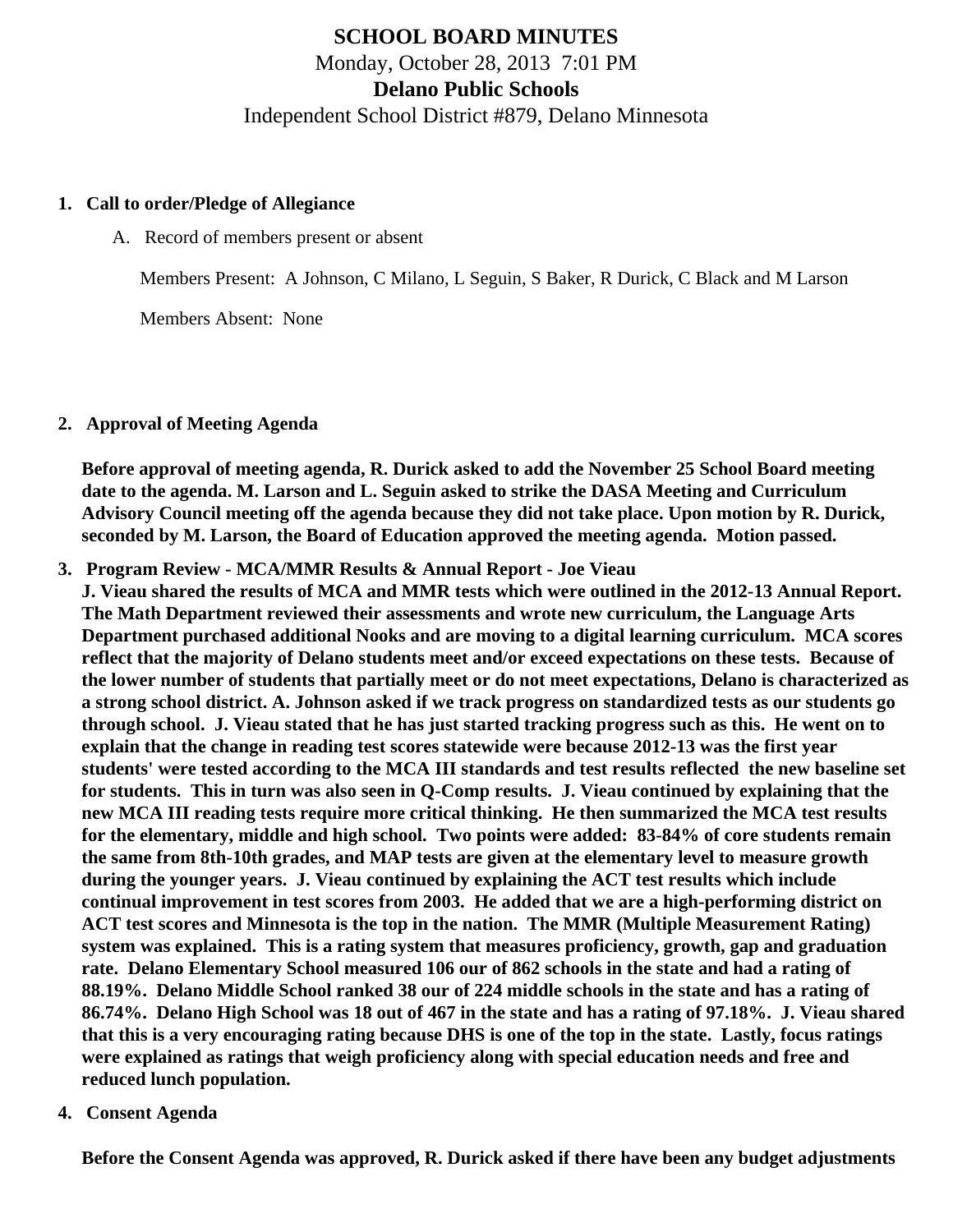so far this year. M. Reeder replied that there have not been. Upon motion by L. Seguin, seconded by S. Baker, the Board of Education approved the Consent Agenda. Motion passed.

- A. School Board Minutes
	- 1. [September 23, 201](http://www.delano.k12.mn.us/pb/app/agenda/minutes/93)3
	- 2. [October 10, 2013 Special Meet](/docs/district/District_Forms/School_Board_Special_Session_Minutes_10.10.13.pdf)ing
- B. Financial Affairs
	- 1. [Current Budget Status with Year-to-Date Adjustm](/docs/district/Business_Office/Budget_Report_Oct_13.pdf)ents
	- 2. [Investment Transactio](/docs/district/Business_Office/Investment_schedule_13-14.pdf  )ns
	- 3. [Wire Transfer](/docs/district/Business_Office/Wire_Transfer.pdf  )s
	- 4. [Minnesota Liquid Asset Fun](/docs/district/Business_Office/Liq_AFY14.pdf )d
	- 5. [Cash Repo](/docs/district/Business_Office/Cash_Report.pdf)rt
	- 6. [Revenue Report by Fu](/docs/district/Business_Office/SCHOOL_BOARD_REPORTS_-_REVENUE_BY_FUND_TOTAL__(Date__6_2014).pdf)nd
	- 7. [Expense Report by Fu](/docs/district/Business_Office/SCHOOL_BOARD_REPORTS_-_EXP_BY_FUND_TOTAL__(Date__6_2014).pdf)nd
	- 8. [Expense Report by Progra](/docs/district/Business_Office/SCHOOL_BOARD_REPORTS_-_EXPENDITURES_BY_PROGRAM__(Date__6_2014).pdf)m
	- 9. [Expense Report by Obje](/docs/district/Business_Office/SCHOOL_BOARD_REPORTS_-_EXPENDITURES_BY_OBJECT__(Date__6_2014).pdf)ct
	- 10. [List of Bills Presented for Payme](/docs/district/Business_Office/Detail_of_Monthly_Bills_Paid.pdf)nt
- 5. [Resolution for Acceptance of Gifts](/docs/district/Business_Office/Resolution_for_Acceptance_of_Gifts_10.28.13.pdf)

The motion for the adoption of the foregoing resolution was by C. Milano and seconded by R. Durick and upon vote being taken thereon, the following voted in favor thereof: C. Black, C. Milano, A. Johnson, R. Durick, L. Sequin, M. Larson, and S. Baker. The resolution was duly passed and adopted.

# 6. Personnel Matters:

Upon motion by L. Seguin, seconded by C. Milano, the Board of Education approved the Personnel Matters. Motion passed.

- A. Retirements/Resignations/Terminations
	- 1. William Decker, DES Recess Paraprofessional, resignation effective 10-14-13.
	- 2. Kevin Jaunich, DHS 9th Grade Boys Basketball Coach, resignation effective 08-21-13 for the 2013-14 school year.
	- 3. Renee Pillsbury, COMM ED Instructor/Coach, resignation effective 10-09-13.
- B. Recommendations for Employment
	- 1. William Decker, DES Recess Paraprofessional, beginning 10-01-13. New position.
	- 2. Margaret Grgas, DES (Comm. Ed. Bldg) Early Childhood Special Education Paraprofessional, beginning 10-14-13. New position.
	- 3. Jennifer Trujillo, DMS/DHS Food Service Worker, effective 10-10-13. New position (job share).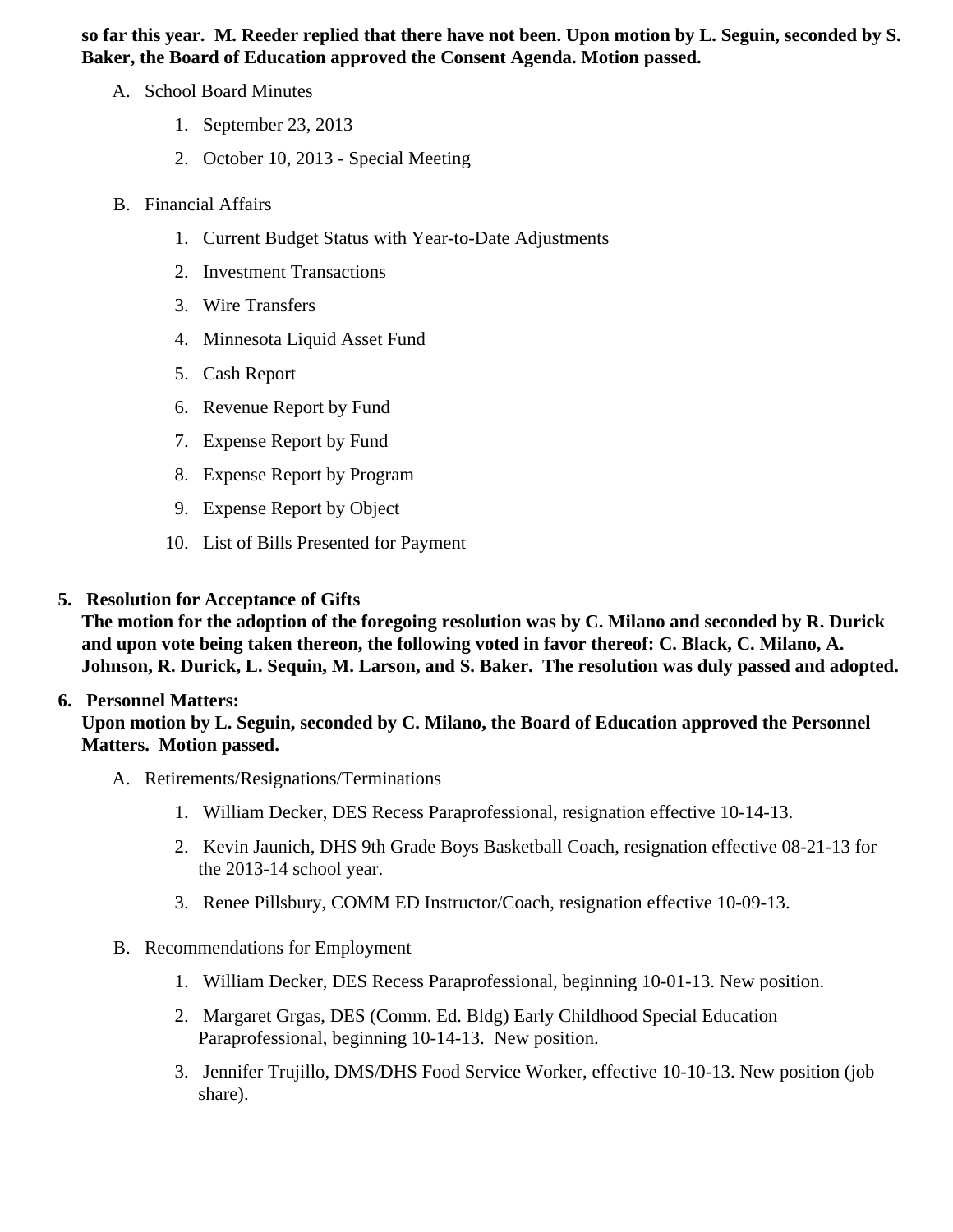- 4. Pam VanBeusekom, DMS/DHS Food Service Worker, effective 10-01-13. New position (job share).
- 5. Jackie Unrein, DES Recess Paraprofessional, effective 10-23-13. Replaces William Decker who resigned.
- 6. Stacy Hegland, DES Long-term Substitute Teacher, beginning approximately 11-02-12 through 12-20-13 for Marcie Ludwig who will be on family leave.
- 7. Damon Clare, DHS 9th Grade Boys Basketball Coach, beginning 11-10-13. Replaces Kevin Jaunich who resigned.
- 8. Rylan Bistodeau, COMM ED Volleyball Assistant Coach, beginning 09-10-13.
- 9. Annalisa Bragg, COMM ED Yoga Instructor, beginning 01-01-14.
- 10. Makenna Giese, COMM ED Volleyball Assistant Coach, beginning 09-09-13.
- 11. Madeline Gilbert, COMM ED Lifeguard/Aide, beginning 10-05-13.
- 12. Alaina Johnson, COMM ED Swim Lesson Aide, beginning 09-28-13.
- 13. Keith Jurek, COMM ED Youth Football Coach, beginning 08-26-13.
- 14. Phil Kern, COMM ED Youth Football Coach/Coordinator, beginning 08-26-13.
- 15. Lee Vandal, COMM ED Youth Football and Tiger Strength Coach, beginning 08-26-13.
- 16. Mike Warne, COMM ED Youth Football Coach, beginning 08-26-13.
- C. Contract Changes/Approvals
	- 1. Memorandum of Agreement Custodian and Maintenance Employee Group, changing paid holiday from Dr. Martin Luther King Day to New Year's Eve Day for the 2013-14 school year.
- D. Leaves of Absence
	- 1. Nicole Jensen, DES Grade 1 Teacher, requests family leave beginning approximately 01- 20-14 through 04-11-14.
	- 2. Laura MacLean, DMS Physical Education Teacher, requests family leave beginning approximately 01-20-14 through 03-21-14.
	- 3. Mackenzie Narins, DMS Special Education Teacher, requests family leave beginning approximately 04-07-14 through 05-16-14.
	- 4. Amanda Roff, DMS Grade 7 Mathematics Teacher, requests family leave beginning approximately 01-22-14 through 03-21-14.
	- 5. Sean Roff, DMS Phy. Ed/DAPE/Health Teacher, requests family leave beginning 03-31-14 through 04-08-14.
- **7. Public Comment: School patrons are given the opportunity to address the school board regarding items that are not on the agenda. All patrons will be asked to state their name and address for the record.**

### **8. Administrative Reports**

A. Superintendent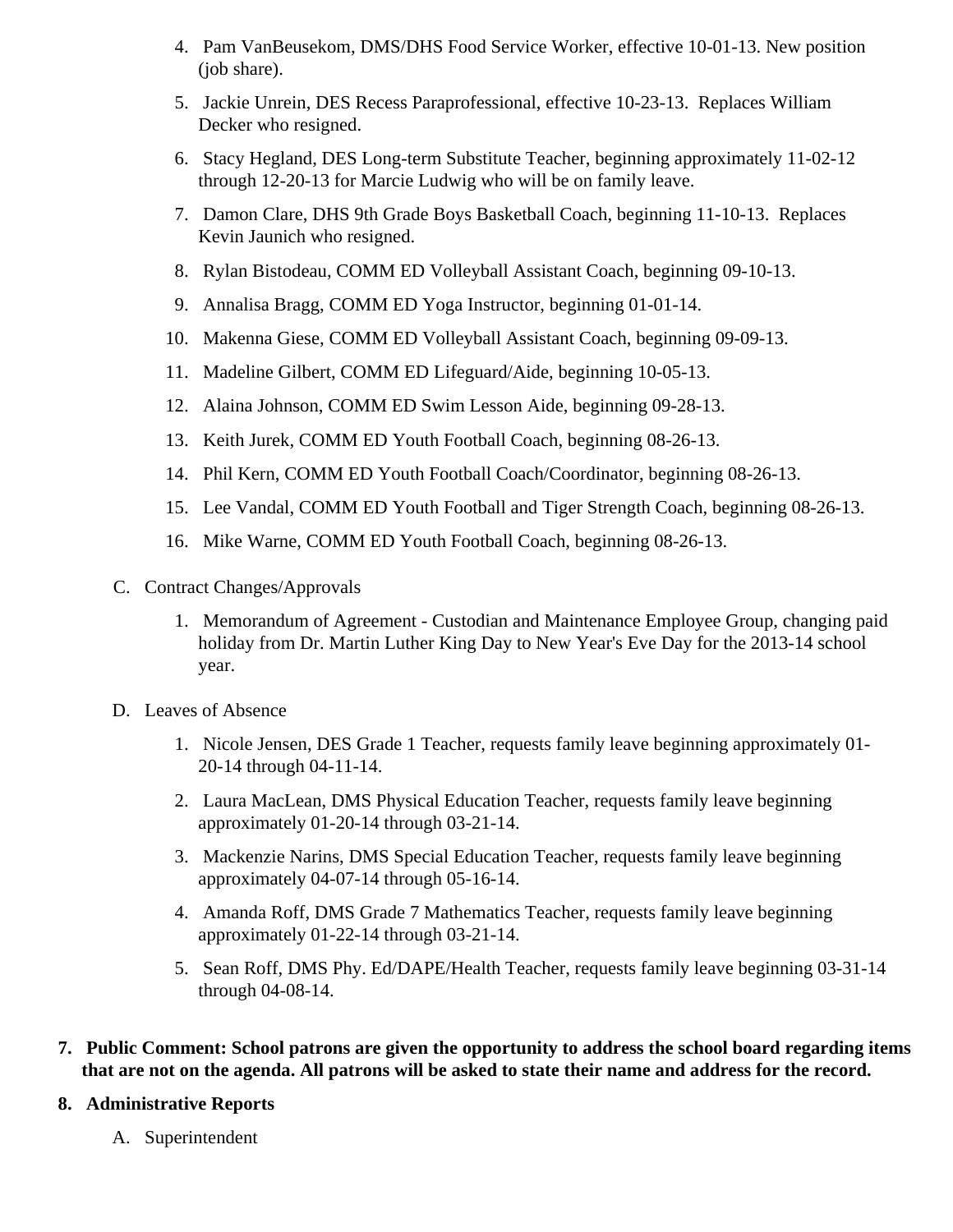Superintendent M. Schoen reported that Delano Public Schools has been recognized by Forbes magazine as the number one school in the nation for high performing schools in a district with affordable housing. He explained the criteria that was used to choose the number one school and his conversation with Forbes editor, Daniel Fisher. M. Schoen explained that Delano has always had high educational expectations throughout Delano's history. He also shared that Delano Elementar School was a recipient of the 2013 National Blue Ribbon Award. Delano Elementary will be honored for this award at a ceremony in Washington DC in November and principal Darren Schule will attend the ceremony.

# B. Principals:

1. Ms. Klinkner

[2013-2014 School Improvement P](/docs/district/Business_Office/2013-14_DMS_SIP.pdf )lan

Ms. Klinkner reported on the 2013-2014 School Improvement Plan. She shared that curriculum needs will be communicated to the elementary school as well as to the high school to identify what is best for the middle school students. This is in an effort to align curriculum district wide. DMS's Q-Comp goal is to increase reading scores by 1% for the 2013-14 school year. In addition, the Professional Development Committee worked with Bruce Miles to create a communication plan to be implemented with the middle school staff throughout the school year. In addition, middle school staff is discussing ways to improve their facilities to better serve the community, parents and students. R. Klinkner added that they are exploring ideas aesthetically that will be low cost, but beneficial for all.

2. Dr. Heil

[2013-14 School Improvement P](/docs/district/District_Forms/2013-2014_SIP.pdf)lan

Dr. Heil reported on DHS athletic teams that are in post season play. This included volleyball, football and Adam Armbruster, who has qualified for the state cross country meet. He also mentioned other fall sports and the outcomes to their seasons. Dr. Heil went on to explain the Delano High School 2013-14 School Improvement Plan. He stated that their Q-Comp goal for the 2013-14 school year is to improve their Reading test results by 1%. This is still being reviewed by the state. Secondly, DHS wants to improve daily classroom instruction, technology, curriculum and move the STEM program to STEAM. He added that this year's in-service days will be used to work on curriculum mapping. Dr. Heil announced that the SciTech website was launched and the 2nd Act, Auditorium Transformation website was donated by Five Technology and this donation was greatly appreciated.

3. Mr. Schuler

[2013-14 School Improvement P](/DELANO_ELEM_IMPROVEMENT_PLAN_2013-2014_(Fall).pdf)lan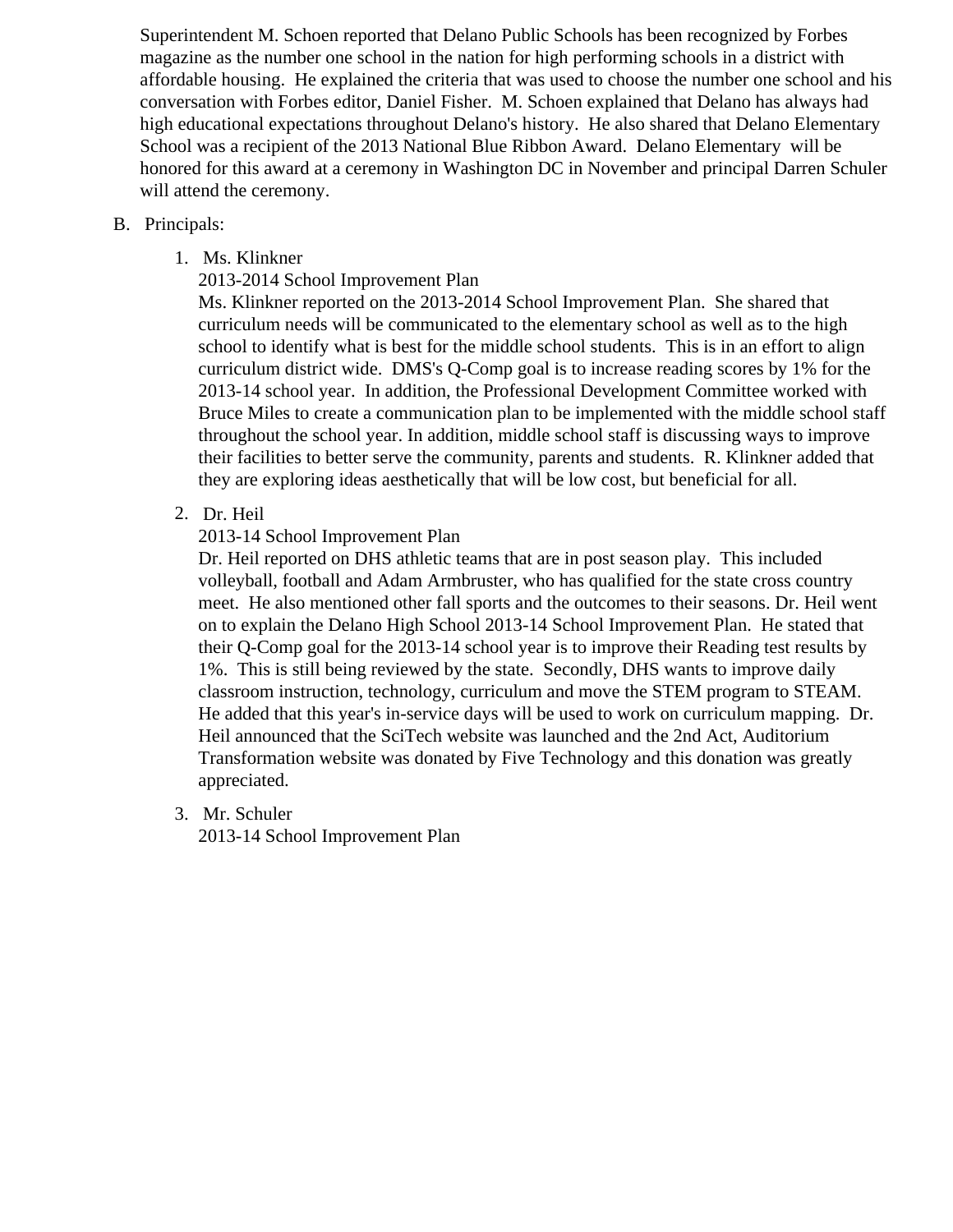Mr. Schuler reported on the Delano Elementary School Improvement Plan. This plan will focus on academic excellence by holding high expectations for all, hiring and retaining quality staff, using continuous improvement models that focus on the use of data in decision making, developing one's full potential through providing programs, activities and courses that meet the needs of students, staff and the community, promoting integrity and a strong work ethic and providing a supportive learning environment. Mr. Schuler also shared that improving communications among all stakeholders, promoting community involvement and continuing to incorporate current technology into the curriculum were goals, along with using resources effectively by continuing to incorporate current technology into curriculum and communication systems. In addition, the elementary school is promoting Skyward awareness, the parent portal system which is used to retrieve grades and school/family information. They are also continuing to educate their teachers about technology and tools they can use in the classroom. DES's Q-Comp goal is to raise their Reading score from 73.5% to 74.5% for the 2013-14 school year. In addition, the Professional Development committee is working on tracking student progress, bullying awareness for parents and students, and implementing a reading level system for students in grades K-4. Mr. Schuler also mentioned that DES was named a Reward School for the second time and a recipient the 2013 National Blue Ribbon School award.

C. [Business Manag](/docs/district/Business_Office/13_PAY_14_PROPOSED_LEVY.pdf)er

Ms. Reeder reported on the approved proposed operating levy. This levy is slated to decrease from last year by a little over \$86,000. The school district has never levied taxpayer dollars for the operating levy that was voter-approved in November 2007.

D. Community Education Director

[2013-2104 Community Education Improvement P](/docs/district/District_Forms/CIP_Goals_2013-2014.pdf)lan

Ms. Johnson reported on the upcoming Facilities Community meeting which will be held on November 7, 7 p.m., at Delano City Hall. She continued to share the results from last year's improvement plan and the Community Education Improvement Plan for the 2013-14 school year. This year's CE Improvement Plan includes: serving on the Facilities Committee to implement a new facility use policy and facility use software, seek feedback from user groups and process reviewal. addition, implement iPad use in early childhood classes, new member management software at Tig Activity Center and identify and meet training needs. In addition, CE will be increasing professional development for swimming instructors and lifeguards. An increase in professional development wi be had for TAC, gymnastics, Tiger Kids Club, ECFE, and Wee Tiger Preschool staff. Curriculum will be enhanced in ECFE, the Wee Tiger Preschool will serve as a control group for Minnesota Reading Corps, Tiger Kids Club will seek MAAP Accreditation, TKC Pre-K will apply for a Parent Aware 4 star rating, a creative curriculum model will be implemented in ECFE and Birth to 3 classe and all of community education will participate in curriculum mapping.

9. Student Board Representatives Report

# A. Alex Grant and Abbey Hutchins

Alex Grant expressed that students are honored to be at a school that is ranked number one by For magazine. He reported that 8th graders went on a field trip to Henderson to learn about geology a middle school art classes are exciting for the students, especially the mural that is being designed the commons area. Abby Hutchins thanked the teachers for their dedication and contribution in relation to the Forbes ranking. She added that the elementary school began their own bullying prevention program that will take place the first Wednesday of each month with students wearing orange in an effort to stamp out bullying, fitness testing is going on school wide and the first grader went to a farm to experience life lived in that culture. Abby shared details about post season sport schedules and talked about what she, Alex and others experienced at WE Day, a youth empowern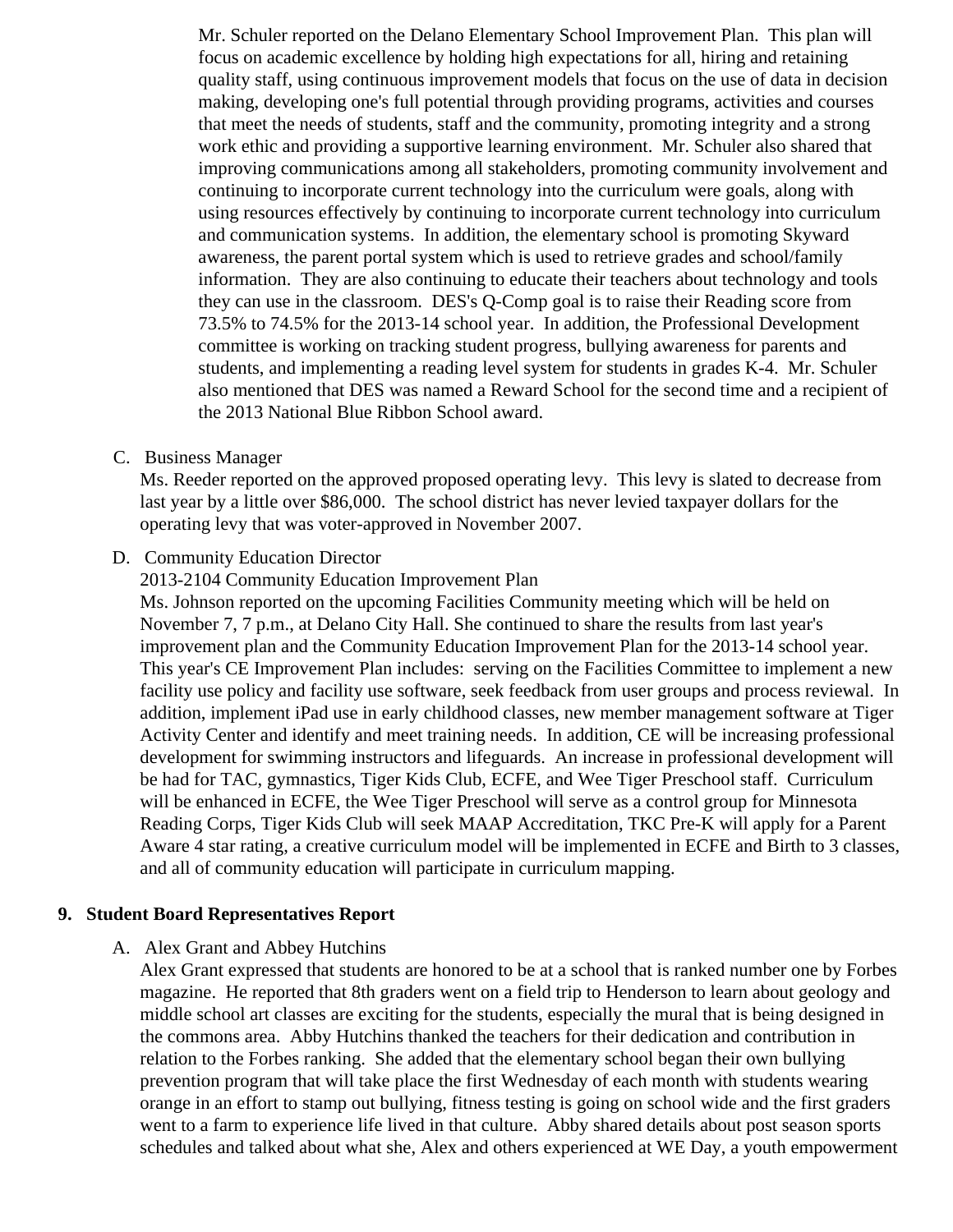event that was held in Minneapolis. Alex added that this event has inspired a lot of students to challenge themselves to make a positive impact in the world, and has driven many wonderful activities around the school campus, i.e. a book drive, fundraising for the auditorium, and a clothing drive. He continued by sharing a story about one of the presenters who has no legs, but climbed Mt. Kilaminjaro. The message to students was if you work hard enough and don't give up, you can achieve your dreams, no matter what obstacles you face. C. Black expressed gratitude for the school board representatives for reaching out to the younger grades and making an impact.

### **10. Board Reports**

# A. MAWSECO

A. Johnson reported that the MAWSECO board met last week. They toured the Wright Technical Center and Cornerstones, a treatment center for behavioral issues, depression and mental illness. She expressed that funding is a challenge for Cornerstones, there isn't enough space to house the students that need help, but they benefit greatly from being a member of MAWSECO. The Board is trying to strategize new ways to meet the needs of the students. A few weeks ago they toured TREK, where only 6 students with disabilities can be served. A. Johnson added that TREK has been around for two years, there is always a waiting list and increasing the size is a tough issue. Another program, Journeys houses 16 students, who have level 4 behavioral issues and Cornerstones houses 13 students. Also mentioned were Village Ranch, Wings and Westside which are chemical treatment facilities. Space is the biggest issue for all of these programs. In addition, policies were reviewed and discussed.

B. Wright Technical Center

S. Baker reported that WTC met on October 1. They are taking a second look at their technology needs. They moved to a month-to-month contract with their current contractor. WTC continues to look at their marketing efforts to better promote their programs, improve their image, and improve their outward appearance to entice students to attend their school. S. Baker added that professional development is being added for teachers, they are updating their current policies and getting rid of outdated equipment.

- C. Curriculum Advisory Council No report given, as this committee did not meet.
- D. Schools for Equity in Education (SEE)

M. Schoen attended the regional meeting in Cokato which was to prepare for the 2014 legislative session and to continue to make progress as SEE is committed to making an educational investment in Minnesota. He reported on SEE's future objectives: to increase the basic formula to restore school funding and provide school districts with the flexibility to meet unfunded mandates, to continue to make voter-approved school levies more affordable in low property wealth districts by increasing equalization aid, and to create an ongoing bonding program where school districts can access state bonds to upgrade existing facilities, technology, building safety and energy efficiency. M. Schoen added that Delano Public Schools are investigating a new wireless system for the district, which is timely as the state is considering legislature to support mandates on wireless infrastructures in schools.

- E. Delano Area Sports Arena (DASA) No report given as this committee did not meet.
- F. Safe Schools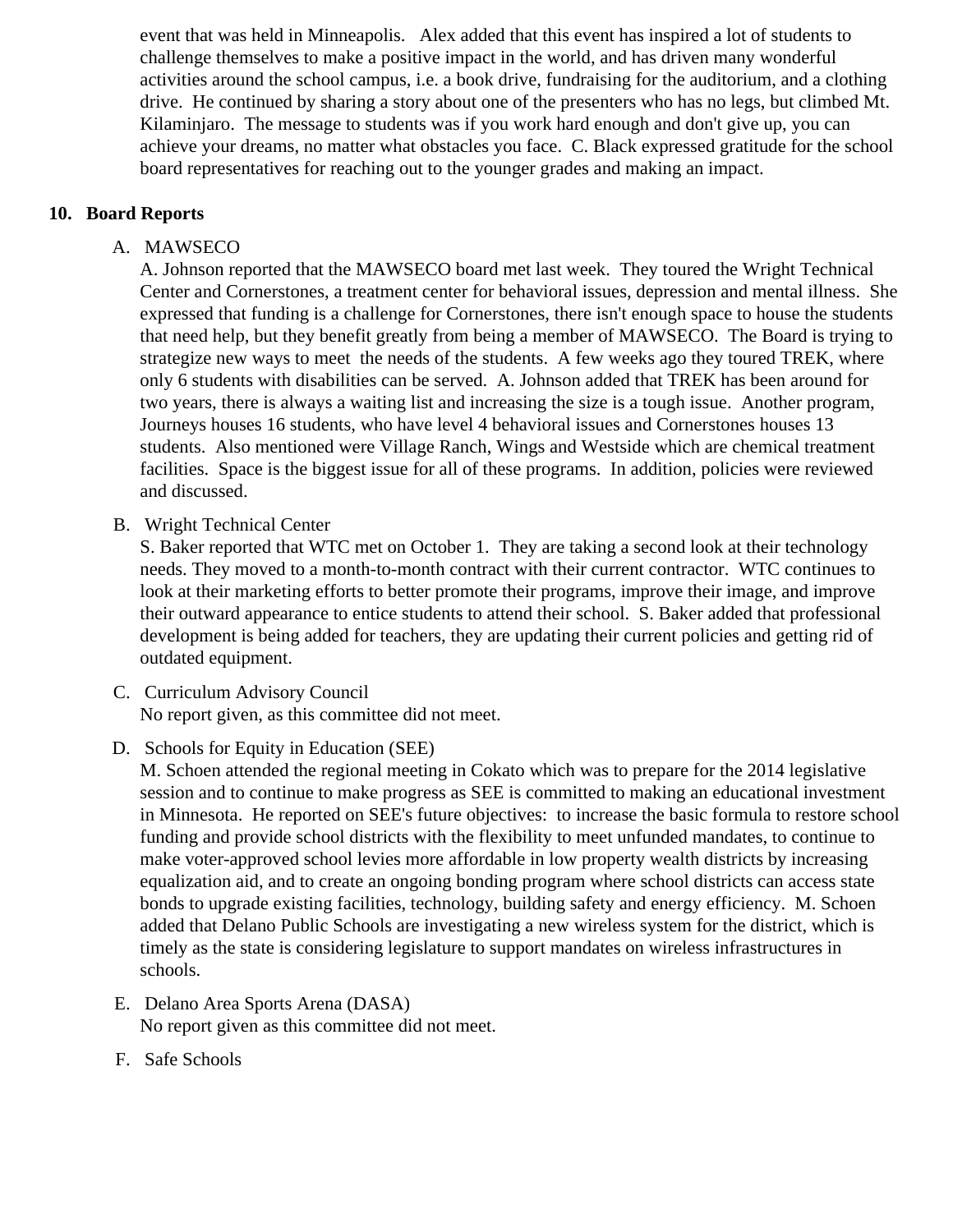S. Baker reported that Safe Schools Committee met on October 10. This meeting included all the local officials and included talk on high risk students, chemical abuse issues and how this committe collaborates with all involved parties to prevent issues from growing and to continue to strive to make schools safer for all students.

# G. Staff Development

C. Milano reported that they finalized the budget for the 2013-14 school year. She also added that they met twice this past month and decided how the \$95,000 budgeted for this year would be spen This committee also decided on the agenda for the final in-service day and discussed district-wide curriculum mapping.

# 11. Old Business

A. Second reading of policies due to substantive and/or legal reference changes salicy 406-Public and Private Personnel Data, Policy 417-Chemical Use and Abuse, Policy 509-Enrollment of Nonresident Students, Policy 515-Pupil Records, Policy 528-Student Parental, Family and Marital Status Nondiscrimination, Policy 610-Field Trips, Policy 711-Video Recording on School Buses, Policy 712-Video Surveillance Other Than on Buses.

Upon motion by L. Seguin, seconded by C. Black, the second reading of the policies stated above were passed. Motion approved.

# 12. New Business

A. First and only read of policy due to non-substantive and/or legal reference change Bolicy 614-School District Testing Plan and Procedure.

Upon motion by R. Durick, seconded by C. Milano, the first and only reading of the policy stated above was approved. Motion passed.

### B. 2013-14 Q-Comp [Plan](/docs/district/Q_comp/Q_Comp_Presentation_13.14.pdf)

M. Menz and N. Stoebner presented the district Q-Comp goals for the 2012-13 school year. The elementary school goal was to increase the achievement level on the reading portion of the MCA tests from 93.2% to 94.2% and this goal was not met; the middle school goal was to increase the achievement level of the reading portion of the MCA tests from 86.6% to 88.6% and this goal was partially met; and the high school goal was to increase the math portion of the MCA tests from 58.5% to 60.5%, and this goal was met. At the district level, the goal was to increase all students i grades 3-12 on the math portion of the MCA tests from 80.2% to 82.2%. The district goal was partially met. They continued to share the 2013-14 goals which include: The elementary school's goal is to increase their achievement level of the reading portion of the MCA tests from 73.5% to 74.5%. The middle school's goal is to increase their achievement level of the reading portion of the MCA tests from 74.7% to 75.7% and the high school's goal is to increase their achievement level on the MCA reading portion of the MCA from 74.5% to 75.5%. The district goal is for the percentage of students in grades 3-12 who earn proficiency in the MCA reading test to increase the achieveme level from 74.3% to 75.3%.

Upon motion by C. Milano, seconded by S. Baker, the Board of Education approved the 2013-14 Q-Comp Plan. Motion passed.

C. First read of policies due to substantive and/or legal reference change Bolicy 215-Student School Board Representatives, Policy 425-Professional Development, Policy 601-Goals and Objectives of the Education Program, Policy 616-School District System Accountability, Policy 618- Assessment of Student Achievement, Policy 620-Credit for Learning, Policy 624- On-Line Learning Options.

Student representative Alex Grant asked to see the new Policy 215-Student School Board Representatives. M. Schoen told Alex he would review changes and provide him a copy in the near future.